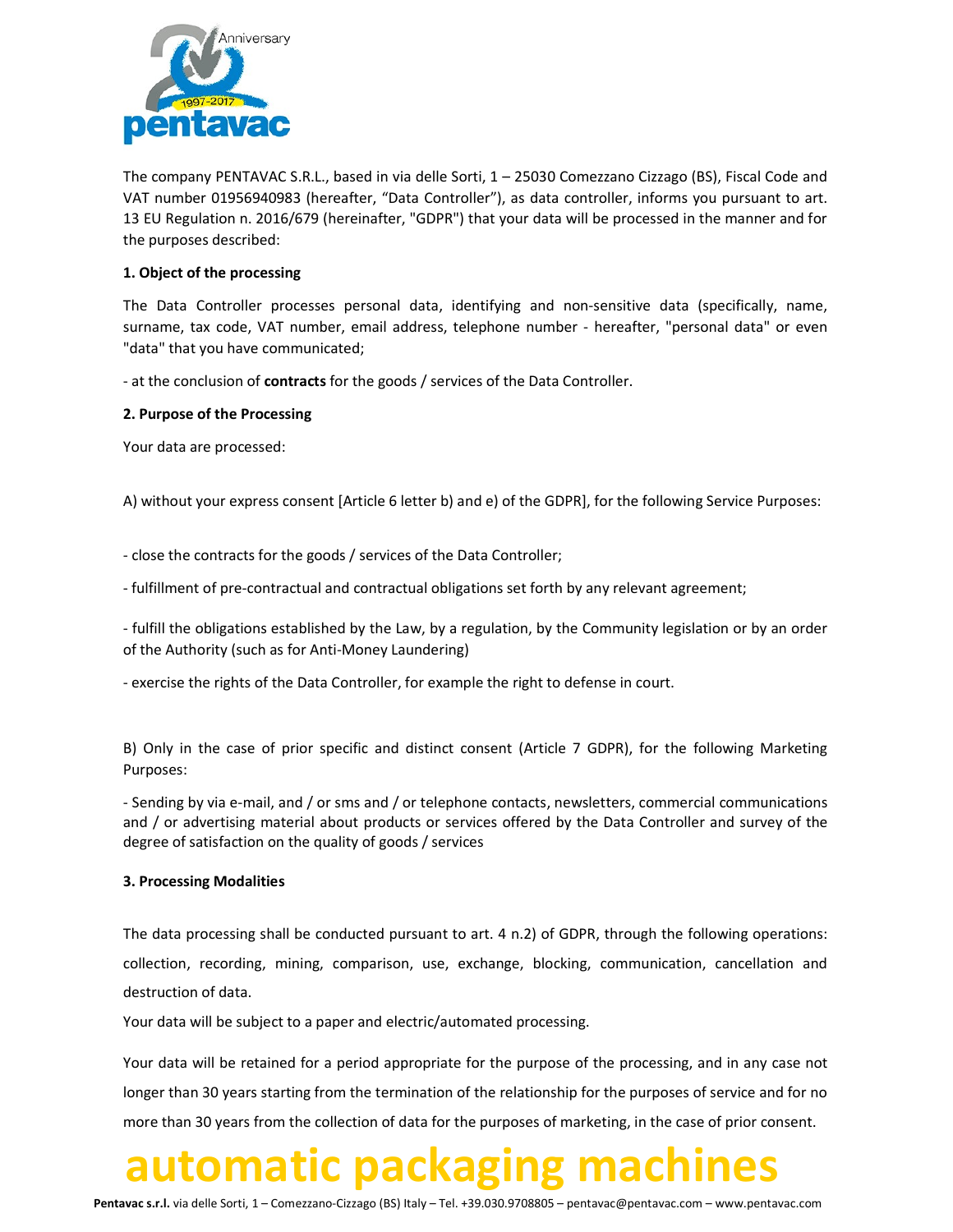

#### 4. Access to Data

Your data may be made accessible for the purposes referred to in art. 2.A) and 2.B) of this information note:

- to employees and collaborators of the Data Controller or of the Group companies of which the Controller belongs, in their capacity as people appointed and / or internal managers of the processing and / or system administrators;

- to Group companies of which the Data Controller is a part (for example, for supporting activities in the production of goods / services, for logistics management activities, for storage of personal data, etc.) or for third-party companies or other subjects (for example, providers for the management and maintenance of the website, suppliers, lenders, professional offices, etc) who carry out outsourced activities on behalf of the Data Controller, in their capacity as external processors.

### 5. Communication of Data

Without the need for your express consent (pursuant to Article 6 letter b) and c) GDPR), the Data Controller may communicate your data for the purposes referred to art. 2.A) to Supervisory Bodies, Judicial Authorities and to all the other subjects to whom the communication is mandatory by law for the accomplishment of said purposes. These subjects will process the data in their capacity as independent data controllers. Your information will not be disclosed

#### 6. Data Transfer

The management and storage of personal data will be carried out on servers located within the European Union.

The servers are located at the data controller, or at third-party companies appointed appointed as data processors.

Currently the servers are located in Italy, at the company headquarters. The data will not be transferred outside to the European Union. In any case, it is understood that the Data Controller, where necessary, will have the right to move the server location to Italy and / or the European Union and / or non-EU countries.

The Data Controller hereby ensures that the transfer of non-EU data will take place in accordance with the applicable legal provisions, stipulating, if necessary, agreements that guarantee an adequate level of protection and / or adopting the standard contractual clauses provided for European Commission.

### 7. Nature of the provision of data and consequences of refusal to reply

The provision of data for the purposes referred to art. 2.A) is mandatory. In their absence, we can not

## automatic packaging machines

Pentavac s.r.l. via delle Sorti, 1 – Comezzano-Cizzago (BS) Italy – Tel. +39.030.9708805 – pentavac@pentavac.com – www.pentavac.com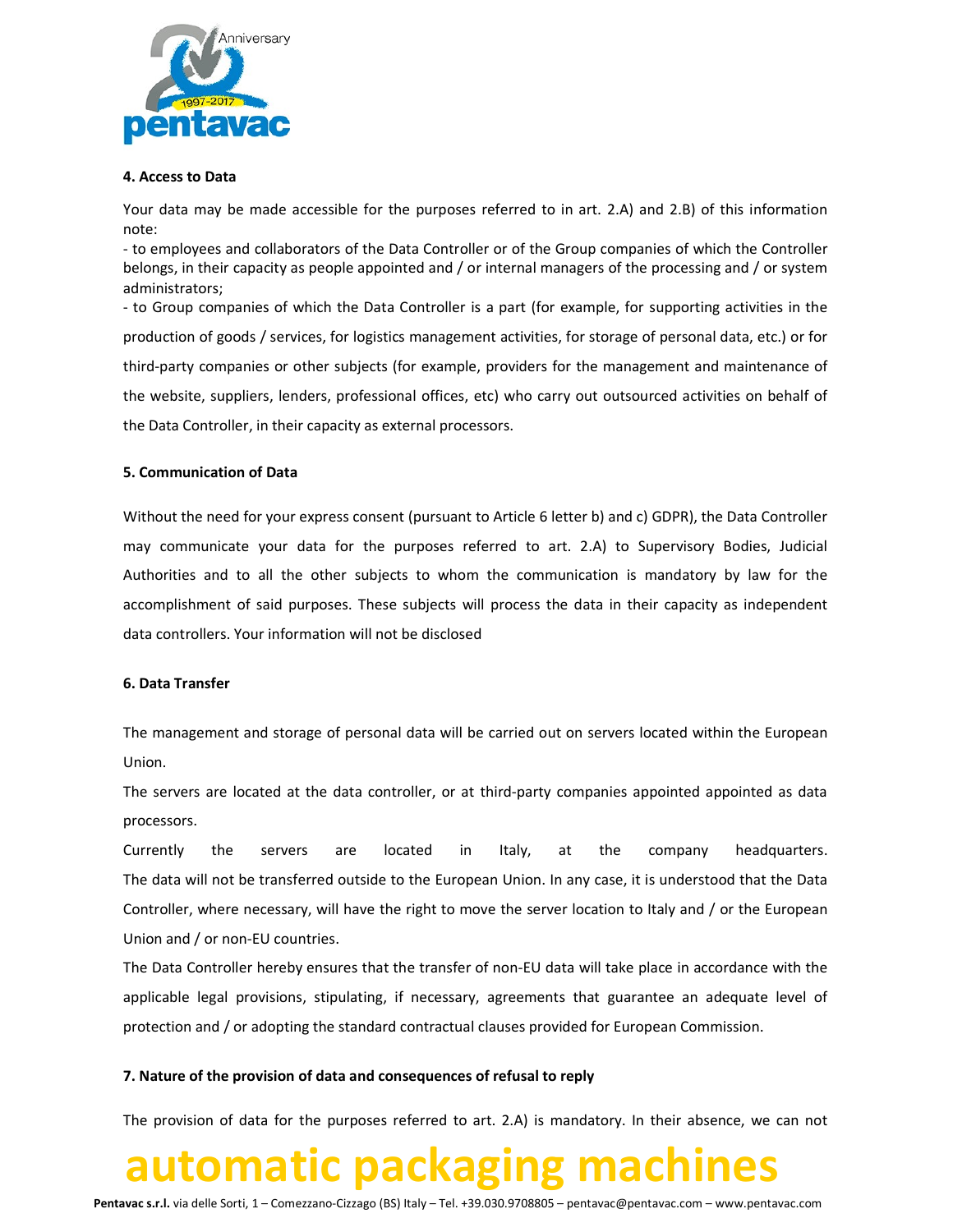

guarantee you neither the registration to the site nor the services of the art. 2.A). The provision of data for the purposes referred to art. 2.B) is optional. You can therefore decide not to give any data or to subsequently deny the possibility of processing data already provided: in this case, you will receive newsletters, commercial communications and advertising material concerning the Services offered by the Data Controller. In any case, you will continue to be entitled to the Services referred to art. 2.A)

### 8. Rights of the data subject

In your capacity as an interested party, you have the rights referred to in art. 15 GDPR and precisely the rights of:

i. obtain confirmation of the existence or not of personal data concerning you, even if not yet registered and their communication in an intelligible form;

ii. obtain the indication: a) of the origin of personal data; b) of the purposes and methods of the processing; c) of the logic applied in case of treatment carried out with the aid of electronic instruments; d) of the identification details of the data controller, the data processors managers and the designated representative pursuant to art. 3, paragraph 1, GDPR; e) the subjects or categories of subjects to whom the personal data may be communicated or who may become aware of it in their capacity as designated representative in the territory of the State, data processors or appointed;

iii. obtain: a) updating, rectification or, when interested, integration of data; b) cancellation in accordance with the law, which are not necessary or processed; c) the attestation that the operations referred to in subparagraphs a) and b) have been gathered knowledge, also with regard to their content, of which the data

### have been communicated;

iv. to object, in whole or in part: a) for legitimate reasons, to the processing of personal data concerning you, even if pertinent to the purpose of the collection; b) to the processing of personal data concerning you for the purpose of sending advertising or direct sales material or for carrying out market research or commercial communication, through the use of automated call systems without the intervention of an operator by email and / or through traditional marketing methods by telephone and / or paper mail. It should be noted that the right of opposition of the interested party, set out in point b) above, for direct marketing purposes through automated methods extends to traditional ones and that in any case the possibility remains for the data subject to exercise the right to object even only partially.

Therefore, the interested party can decide to receive only communications using traditional methods or only automated communications or none of the two types of communication.

### automatic packaging machines

Pentavac s.r.l. via delle Sorti, 1 – Comezzano-Cizzago (BS) Italy – Tel. +39.030.9708805 – pentavac@pentavac.com – www.pentavac.com